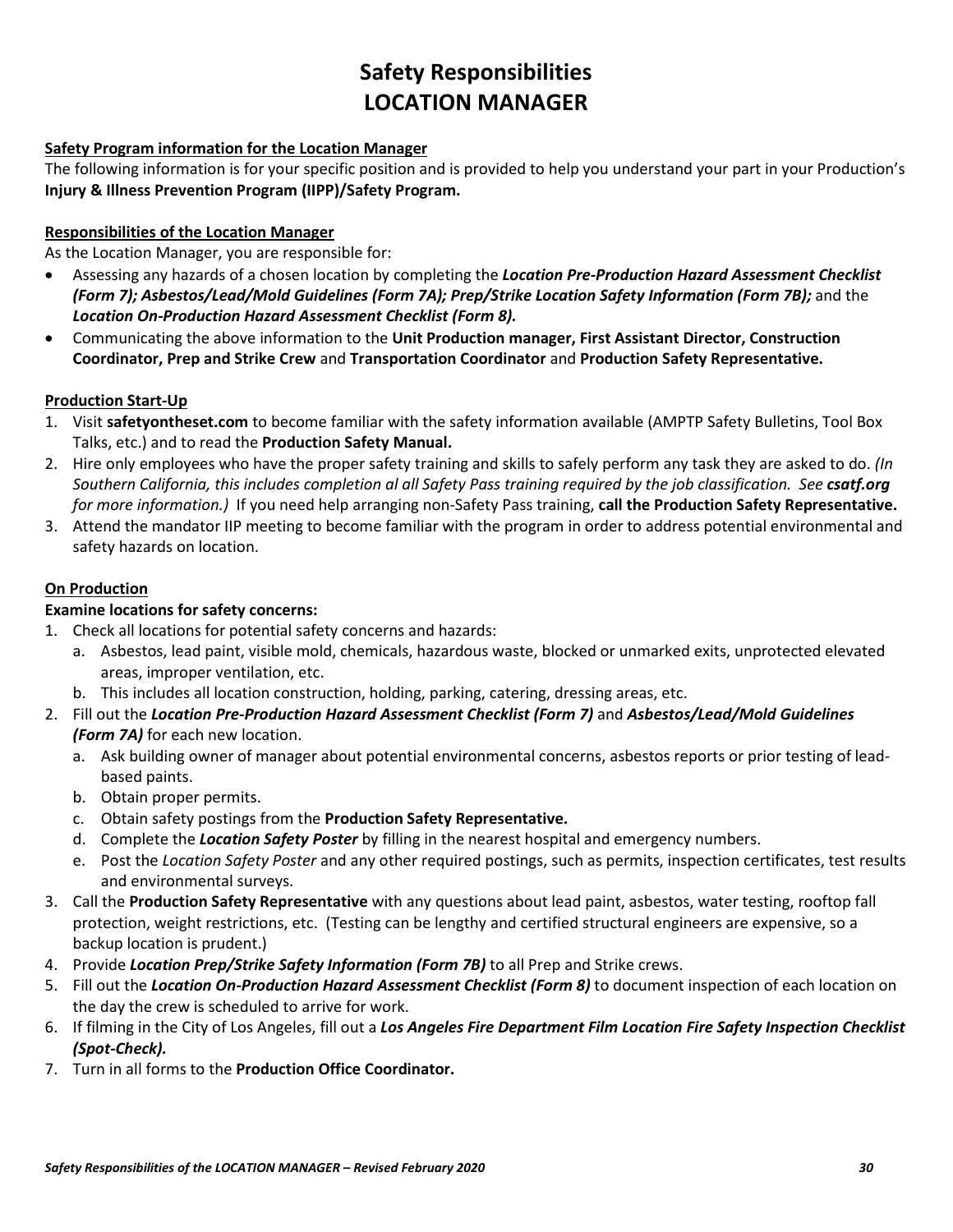## **Safety Responsibilities LOCATION MANAGER**

#### **Notify the UPM and Safety Coordinator (1st AD, Construction Coordinator and Transportation Captain/Coordinator) of all safety concerns and special hazards:**

- 1. Determine if special hazards exist such as excessive traffic, location hazards associated with airports, railroads. marinas and other water sites.
- 2. Assist other Department Heads to conduct safety meetings:
	- a. When cast and crews are exposed to a location hazard.
	- b. Anytime there is a change in location.

#### **Monitor all locations:**

- 1. Inspect on an ongoing basis for changes that could produce additional hazards, such as changing weather conditions, construction changes, etc.
- 2. See to it all sets are inspected on a regular basis, so they are free from hazards and that any hazards found are corrected.
- 3. Consult with the UPM and the Production Safety Representative to resolve location safety concerns (e.g. confined spaces, warehouse adaptation for stage use, etc.)

#### **Develop contacts for emergency services:**

- 1. Assist on-set first aid with emergency information and contacts.
- 2. Identify the nearest hospital and provide maps and directions for all locations to the UPM,  $1^{st}$  AD, Construction Coordinator, Transportation Coordinator and First Aid staff.

#### **Document all safety activities:**

Complete and turn in to the Production Office Coordinator:

- *Location Pre-Production Hazard Assessment Checklist (Form 7)*
- *Asbestos/Lead/Mold Guidelines (Form 7A)*
- *Prep/Strike Location Safety Information (Form 7B)*
- *Location On-Production Hazard Assessment Checklist (Form 8)*
- *Los Angeles Fire Department Film Location Fire Safety Inspection Checklist (Spot-Check)*
- Any other related paperwork:
	- o Safety inspection certificates
	- o Environmental surveys
	- o Air and water test results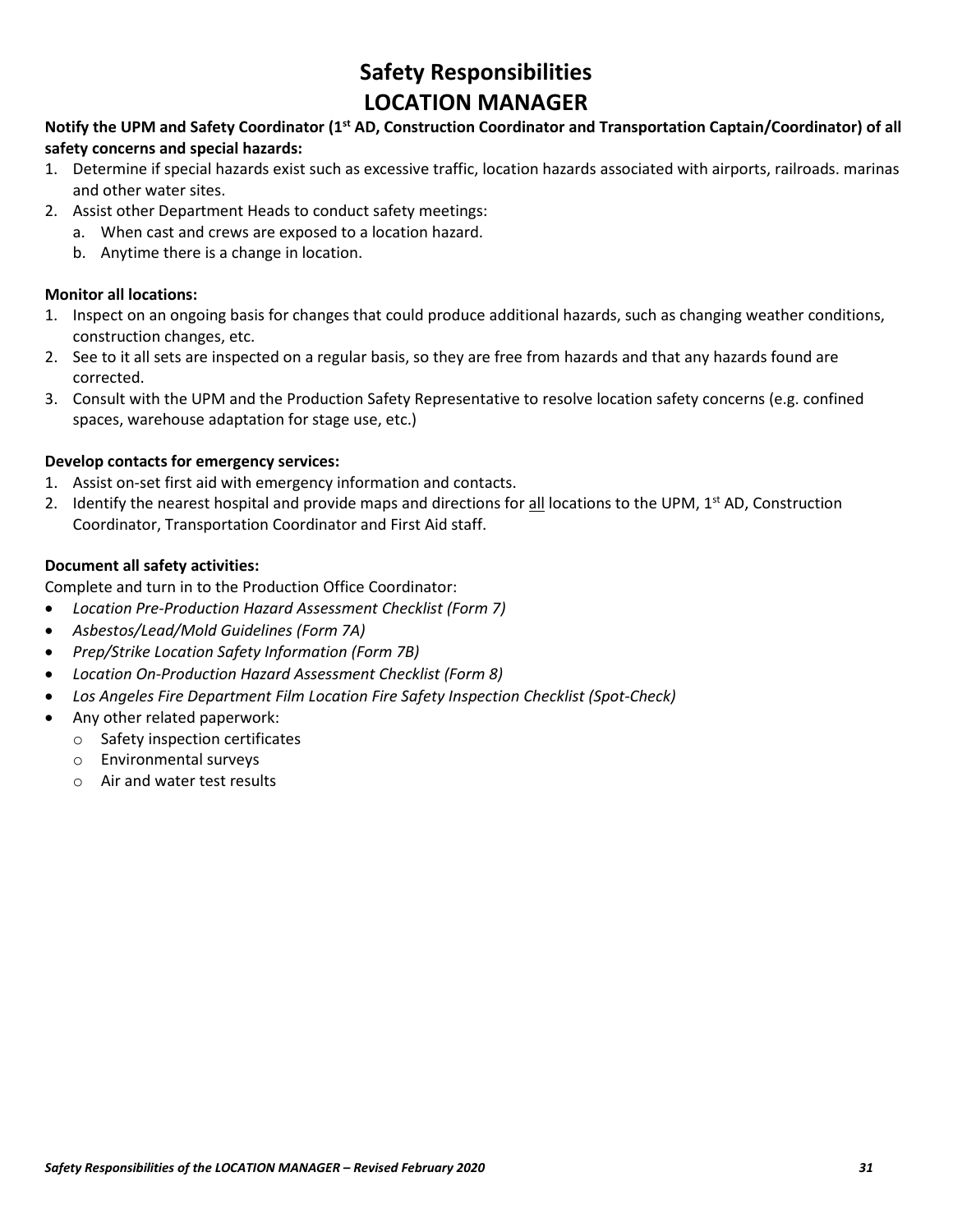|                                                                                              | <b>LOCATION PRE-PRODUCTION HAZARD ASSESSMENT CHECKLIST</b><br>The following information is presented as a general safety checklist to help identify potential production location safety issues. |                                                                                                                                                                                                                                                                                             |                                                                                             |  |                                                                                              |                                                                                                           |  |  |
|----------------------------------------------------------------------------------------------|--------------------------------------------------------------------------------------------------------------------------------------------------------------------------------------------------|---------------------------------------------------------------------------------------------------------------------------------------------------------------------------------------------------------------------------------------------------------------------------------------------|---------------------------------------------------------------------------------------------|--|----------------------------------------------------------------------------------------------|-----------------------------------------------------------------------------------------------------------|--|--|
| <b>Production Name:</b>                                                                      |                                                                                                                                                                                                  |                                                                                                                                                                                                                                                                                             |                                                                                             |  | To Be Completed By:                                                                          |                                                                                                           |  |  |
|                                                                                              | <b>Copies Sent To:</b>                                                                                                                                                                           |                                                                                                                                                                                                                                                                                             | <b>Unit Production Manager,</b><br><b>Safety Representative</b>                             |  | To Be Stored By:                                                                             | <b>Production Office Coordinator</b>                                                                      |  |  |
| <b>Today's Date:</b>                                                                         |                                                                                                                                                                                                  |                                                                                                                                                                                                                                                                                             | <b>Location Name:</b>                                                                       |  |                                                                                              |                                                                                                           |  |  |
| <b>Location Address:</b>                                                                     |                                                                                                                                                                                                  |                                                                                                                                                                                                                                                                                             |                                                                                             |  |                                                                                              |                                                                                                           |  |  |
|                                                                                              | <b>Special Instructions:</b>                                                                                                                                                                     |                                                                                                                                                                                                                                                                                             |                                                                                             |  |                                                                                              | When: During location scout. Frequency: At each new location. Mark "N.A." for any items that don't apply. |  |  |
| $\Box$                                                                                       | $\Box$ N/A                                                                                                                                                                                       | If any Hazardous Materials not associated with the production are stored at the site:<br>Speak with property re: storage, labeling, and/or disposal of all hazardous materials present.<br>See that Safety Data Sheets (SDS) are available for hazardous materials stored at the site.<br>٠ |                                                                                             |  |                                                                                              |                                                                                                           |  |  |
| $\Box$                                                                                       | $\Box$ N/A                                                                                                                                                                                       |                                                                                                                                                                                                                                                                                             | Call Safety Representative for assistance in arranging for the disposal of hazardous waste. |  |                                                                                              |                                                                                                           |  |  |
| $\Box$                                                                                       | $\Box$ N/A                                                                                                                                                                                       | See to it that the local Fire Department has been briefed on the proposed activity and, if required, permits have been<br>obtained.                                                                                                                                                         |                                                                                             |  |                                                                                              |                                                                                                           |  |  |
| ⊔                                                                                            | $\Box$ N/A                                                                                                                                                                                       |                                                                                                                                                                                                                                                                                             |                                                                                             |  | If FX will be using heavy smoke, pyro, or large amounts of dust, call Safety Representative. |                                                                                                           |  |  |
| $\Box$                                                                                       | $\Box$ N/A                                                                                                                                                                                       | Learn from the property representative the maximum load limit for floor loads and other elevated surfaces and tell<br>the Construction Coordinator.                                                                                                                                         |                                                                                             |  |                                                                                              |                                                                                                           |  |  |
| П                                                                                            | $\Box$ N/A                                                                                                                                                                                       | Learn from the property representative if the buildings contain asbestos, lead paint, chemicals, unidentified drums,<br>excessive trash/debris, animal feces, or pose other health problems.                                                                                                |                                                                                             |  |                                                                                              |                                                                                                           |  |  |
| ⊔                                                                                            | $\Box$ N/A                                                                                                                                                                                       | Determine if your Production Company has any plans to disturb any walls, partitions, paint or other surfaces that may<br>contain asbestos or lead.                                                                                                                                          |                                                                                             |  |                                                                                              |                                                                                                           |  |  |
| □                                                                                            | $\Box$ N/A                                                                                                                                                                                       | Exits are functional and properly marked.                                                                                                                                                                                                                                                   |                                                                                             |  |                                                                                              |                                                                                                           |  |  |
| ⊔                                                                                            | $\Box$ N/A                                                                                                                                                                                       | Building is equipped with emergency lighting.                                                                                                                                                                                                                                               |                                                                                             |  |                                                                                              |                                                                                                           |  |  |
| $\Box$                                                                                       | $\Box$ N/A                                                                                                                                                                                       | Building is equipped with a functional fire sprinkler system.                                                                                                                                                                                                                               |                                                                                             |  |                                                                                              |                                                                                                           |  |  |
| $\Box$                                                                                       | $\Box$ N/A                                                                                                                                                                                       | Fire extinguishers are available and tagged with the date of last inspection.                                                                                                                                                                                                               |                                                                                             |  |                                                                                              |                                                                                                           |  |  |
| ⊔                                                                                            | $\Box$ N/A                                                                                                                                                                                       | Issues concerning streets, highways, traffic patterns, train tracks, flight paths and patterns, facility access, fire lanes<br>and parking considerations, power lines, etc., have been addressed.                                                                                          |                                                                                             |  |                                                                                              |                                                                                                           |  |  |
| П                                                                                            | $\Box$ N/A                                                                                                                                                                                       | Elevator permits are available and up-to-date, and capacity limits have been discussed.                                                                                                                                                                                                     |                                                                                             |  |                                                                                              |                                                                                                           |  |  |
| $\Box$                                                                                       | $\Box$ N/A                                                                                                                                                                                       | Hazard Signs such as Danger, Warning, Caution, Keep Out, etc. posted if needed (including No Smoking or No Guns<br>signs).                                                                                                                                                                  |                                                                                             |  |                                                                                              |                                                                                                           |  |  |
| $\Box$                                                                                       | $\Box$ N/A                                                                                                                                                                                       | Helicopter landing sites have been approved by the Pilot or the Aerial Coordinator and clearly delineated and<br>adequately cleared.                                                                                                                                                        |                                                                                             |  |                                                                                              |                                                                                                           |  |  |
| П                                                                                            | $\Box$ N/A                                                                                                                                                                                       |                                                                                                                                                                                                                                                                                             | Water Quality issues address prior to entry.                                                |  |                                                                                              |                                                                                                           |  |  |
| $\Box$                                                                                       | $\Box$ N/A                                                                                                                                                                                       | Indigenous animal/plant concerns within the region have been addressed. (Poison oak, mosquitoes, snakes, etc.)                                                                                                                                                                              |                                                                                             |  |                                                                                              |                                                                                                           |  |  |
| Ш                                                                                            | $\Box$ N/A                                                                                                                                                                                       | Fall Hazards such as rooftops and balconies may need additional protection. Call your Safety Representative.                                                                                                                                                                                |                                                                                             |  |                                                                                              |                                                                                                           |  |  |
| Notes: (Use this space to indicate any other conditions that may require special attention.) |                                                                                                                                                                                                  |                                                                                                                                                                                                                                                                                             |                                                                                             |  |                                                                                              |                                                                                                           |  |  |
|                                                                                              |                                                                                                                                                                                                  |                                                                                                                                                                                                                                                                                             |                                                                                             |  |                                                                                              |                                                                                                           |  |  |
|                                                                                              |                                                                                                                                                                                                  |                                                                                                                                                                                                                                                                                             |                                                                                             |  |                                                                                              |                                                                                                           |  |  |
|                                                                                              |                                                                                                                                                                                                  |                                                                                                                                                                                                                                                                                             |                                                                                             |  |                                                                                              |                                                                                                           |  |  |
|                                                                                              |                                                                                                                                                                                                  |                                                                                                                                                                                                                                                                                             |                                                                                             |  |                                                                                              |                                                                                                           |  |  |
|                                                                                              |                                                                                                                                                                                                  |                                                                                                                                                                                                                                                                                             |                                                                                             |  |                                                                                              |                                                                                                           |  |  |
|                                                                                              |                                                                                                                                                                                                  |                                                                                                                                                                                                                                                                                             |                                                                                             |  |                                                                                              |                                                                                                           |  |  |
| <b>Completed By:</b><br>Signature:                                                           |                                                                                                                                                                                                  |                                                                                                                                                                                                                                                                                             |                                                                                             |  |                                                                                              |                                                                                                           |  |  |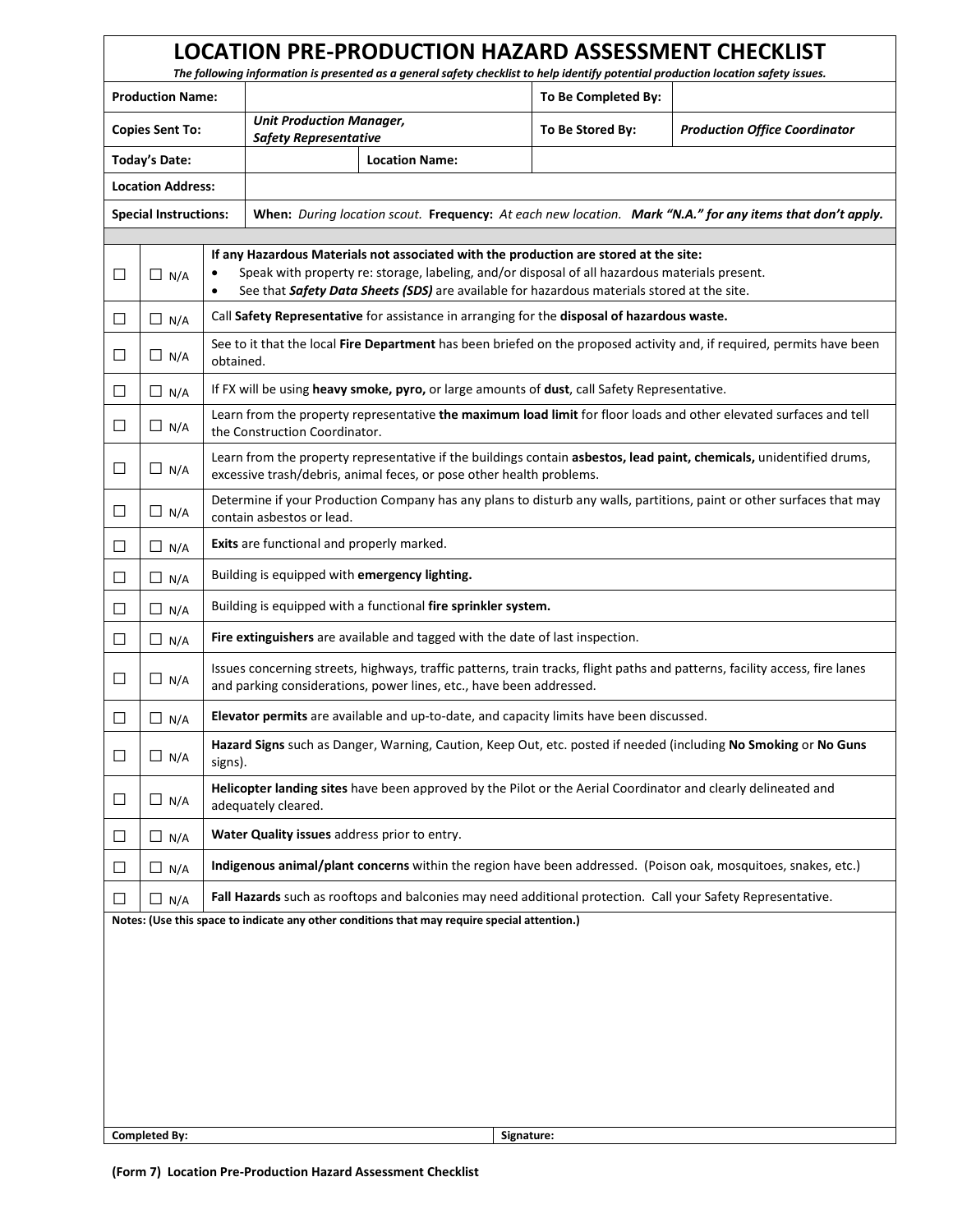## **Asbestos/Lead/Mold Guidelines**

| <b>YES</b>                                                                                 | <b>NO</b>                                                                                    |                                                                                               |  |  |  |
|--------------------------------------------------------------------------------------------|----------------------------------------------------------------------------------------------|-----------------------------------------------------------------------------------------------|--|--|--|
|                                                                                            | Are there any damaged building materials or debris at the location? Examples of              |                                                                                               |  |  |  |
|                                                                                            | damaged materials include the following:                                                     |                                                                                               |  |  |  |
|                                                                                            |                                                                                              | <b>Flakey Paint Chips</b><br>$\bullet$                                                        |  |  |  |
|                                                                                            |                                                                                              | Loose Plaster/Drywall<br>٠                                                                    |  |  |  |
|                                                                                            |                                                                                              | Broken and/or Loose Floor Tiles<br>$\bullet$                                                  |  |  |  |
|                                                                                            |                                                                                              | <b>Exposed Pipe Insulation</b>                                                                |  |  |  |
|                                                                                            |                                                                                              | <b>VISIBLE</b> Mold (See additional measures below)                                           |  |  |  |
| <b>YES</b>                                                                                 | <b>NO</b>                                                                                    |                                                                                               |  |  |  |
|                                                                                            |                                                                                              | Will any additional building materials be disturbed by production during prep,                |  |  |  |
|                                                                                            |                                                                                              | filming and/or strike? Disturbance includes the following:                                    |  |  |  |
|                                                                                            |                                                                                              | Drilling/Nailing<br>Sanding                                                                   |  |  |  |
|                                                                                            |                                                                                              | Demo/Removal<br>Rigging                                                                       |  |  |  |
|                                                                                            |                                                                                              |                                                                                               |  |  |  |
|                                                                                            |                                                                                              | If the answer to either of the above questions is "YES", then these materials should be       |  |  |  |
|                                                                                            |                                                                                              | sampled by an environmental consultant to determine whether asbestos or lead is present.      |  |  |  |
| <b>YES</b>                                                                                 | <b>NO</b>                                                                                    |                                                                                               |  |  |  |
|                                                                                            |                                                                                              | Did any of the materials tested come back positive for asbestos or lead?                      |  |  |  |
|                                                                                            |                                                                                              |                                                                                               |  |  |  |
|                                                                                            |                                                                                              |                                                                                               |  |  |  |
|                                                                                            |                                                                                              | If this answer to the above question is YES, a licensed abatement contractor should be        |  |  |  |
|                                                                                            |                                                                                              | contracted to mitigate the hazard. This may include the following:                            |  |  |  |
|                                                                                            |                                                                                              | Complete or Partial Abatement/Removal<br>$\bullet$                                            |  |  |  |
|                                                                                            |                                                                                              | Sealing/Encapsulating the Damaged Surface/Material<br>$\bullet$                               |  |  |  |
|                                                                                            |                                                                                              | Isolating the Area<br>$\bullet$                                                               |  |  |  |
|                                                                                            |                                                                                              | Following the cleanup, a third-party environmental consultant should provide clearance        |  |  |  |
|                                                                                            |                                                                                              | sampling to verify that the work area is safe for re-entry.                                   |  |  |  |
|                                                                                            |                                                                                              |                                                                                               |  |  |  |
|                                                                                            |                                                                                              | Please note that clearance sampling for lead abatement should only consist of air sampling    |  |  |  |
| unless minors will be present. If minors will be present, then wipe sampling should be     |                                                                                              |                                                                                               |  |  |  |
| performed.                                                                                 |                                                                                              |                                                                                               |  |  |  |
|                                                                                            |                                                                                              |                                                                                               |  |  |  |
| <b>VISIBLE MOLD</b>                                                                        |                                                                                              |                                                                                               |  |  |  |
| During the building materials survey by the environmental consultant, a notation should be |                                                                                              |                                                                                               |  |  |  |
|                                                                                            | made in the report as to whether there's visible mold in the building. Air samples for mold  |                                                                                               |  |  |  |
|                                                                                            | should not be collected. If visible mold is present, any water leaks should be repaired, and |                                                                                               |  |  |  |
|                                                                                            | the visible mold should be removed by an abatement company. The confirmation of              |                                                                                               |  |  |  |
|                                                                                            | abatement shall consist of a subsequent visual inspection.                                   |                                                                                               |  |  |  |
|                                                                                            |                                                                                              | If testing and/or mitigation is performed, all reports should be forwarded to your production |  |  |  |
|                                                                                            | safety representative and posted on location.                                                |                                                                                               |  |  |  |
|                                                                                            |                                                                                              |                                                                                               |  |  |  |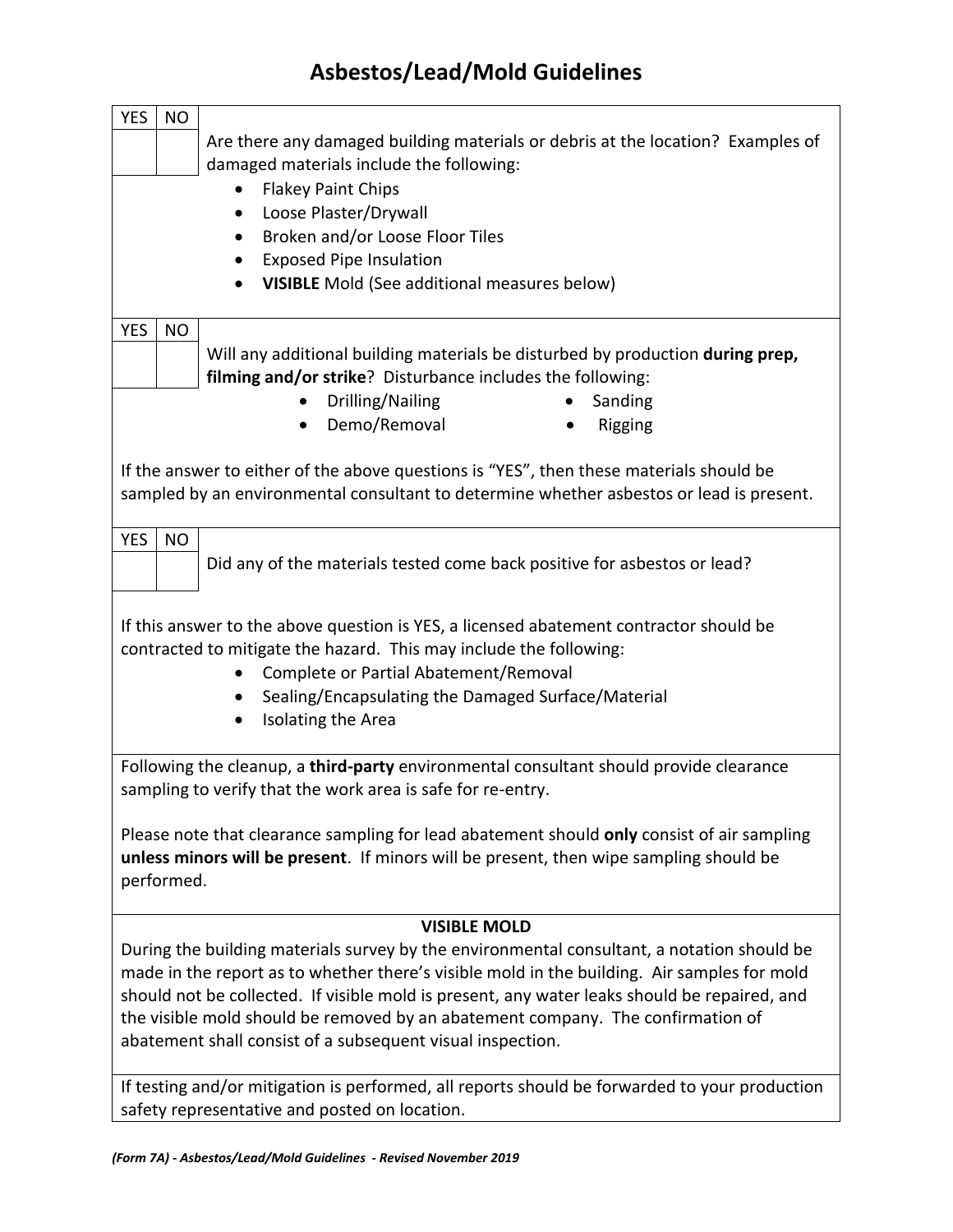# **LOCATION PREP/STRIKE SAFETY**

| This form contains important location safety information for Prep and Strike crews. The Location Manager should complete for every<br>location and distribute to Prep and Strike crews for posting. Copies should be sent to the Production Office Coordinator and the Production<br>Safety Representative. |        |  |  |  |
|-------------------------------------------------------------------------------------------------------------------------------------------------------------------------------------------------------------------------------------------------------------------------------------------------------------|--------|--|--|--|
| <b>Production Name:</b>                                                                                                                                                                                                                                                                                     | Date:  |  |  |  |
|                                                                                                                                                                                                                                                                                                             |        |  |  |  |
| <b>Location Name:</b>                                                                                                                                                                                                                                                                                       |        |  |  |  |
| <b>Number &amp; Street:</b>                                                                                                                                                                                                                                                                                 |        |  |  |  |
| City & Zip:                                                                                                                                                                                                                                                                                                 | Phone: |  |  |  |
| <b>EMERGENCY PLAN</b>                                                                                                                                                                                                                                                                                       |        |  |  |  |
| Medical, Fire or Police Emergency: $911$ Unless facility has on-site response number:                                                                                                                                                                                                                       |        |  |  |  |
| <b>Emergency Exit Locations:</b>                                                                                                                                                                                                                                                                            |        |  |  |  |
| Evacuation Assembly Area Location: (Attach map if necessary)                                                                                                                                                                                                                                                |        |  |  |  |
|                                                                                                                                                                                                                                                                                                             |        |  |  |  |
| <b>Nearest Hospital Name:</b>                                                                                                                                                                                                                                                                               |        |  |  |  |
| <b>Number &amp; Street:</b>                                                                                                                                                                                                                                                                                 |        |  |  |  |
| City & Zip                                                                                                                                                                                                                                                                                                  | Phone: |  |  |  |
| Additional Safety Information: (i.e. Environmental Reports - separate posting if necessary)                                                                                                                                                                                                                 |        |  |  |  |
|                                                                                                                                                                                                                                                                                                             |        |  |  |  |
|                                                                                                                                                                                                                                                                                                             |        |  |  |  |
|                                                                                                                                                                                                                                                                                                             |        |  |  |  |
| <b>SAFETY PROGRAM CONTACTS</b>                                                                                                                                                                                                                                                                              |        |  |  |  |
| <b>Production Safety Representative:</b>                                                                                                                                                                                                                                                                    |        |  |  |  |
| Phone:                                                                                                                                                                                                                                                                                                      |        |  |  |  |
| <b>Production Safety Representative:</b>                                                                                                                                                                                                                                                                    |        |  |  |  |
| Phone:                                                                                                                                                                                                                                                                                                      |        |  |  |  |
| <b>Production Safety Representative:</b>                                                                                                                                                                                                                                                                    |        |  |  |  |
| Phone:                                                                                                                                                                                                                                                                                                      |        |  |  |  |
|                                                                                                                                                                                                                                                                                                             |        |  |  |  |
| Anonymous Safety Hotline: 877-566-8001                                                                                                                                                                                                                                                                      |        |  |  |  |
| Safety Data Sheets: Verisk 3E 800-451-8346                                                                                                                                                                                                                                                                  |        |  |  |  |